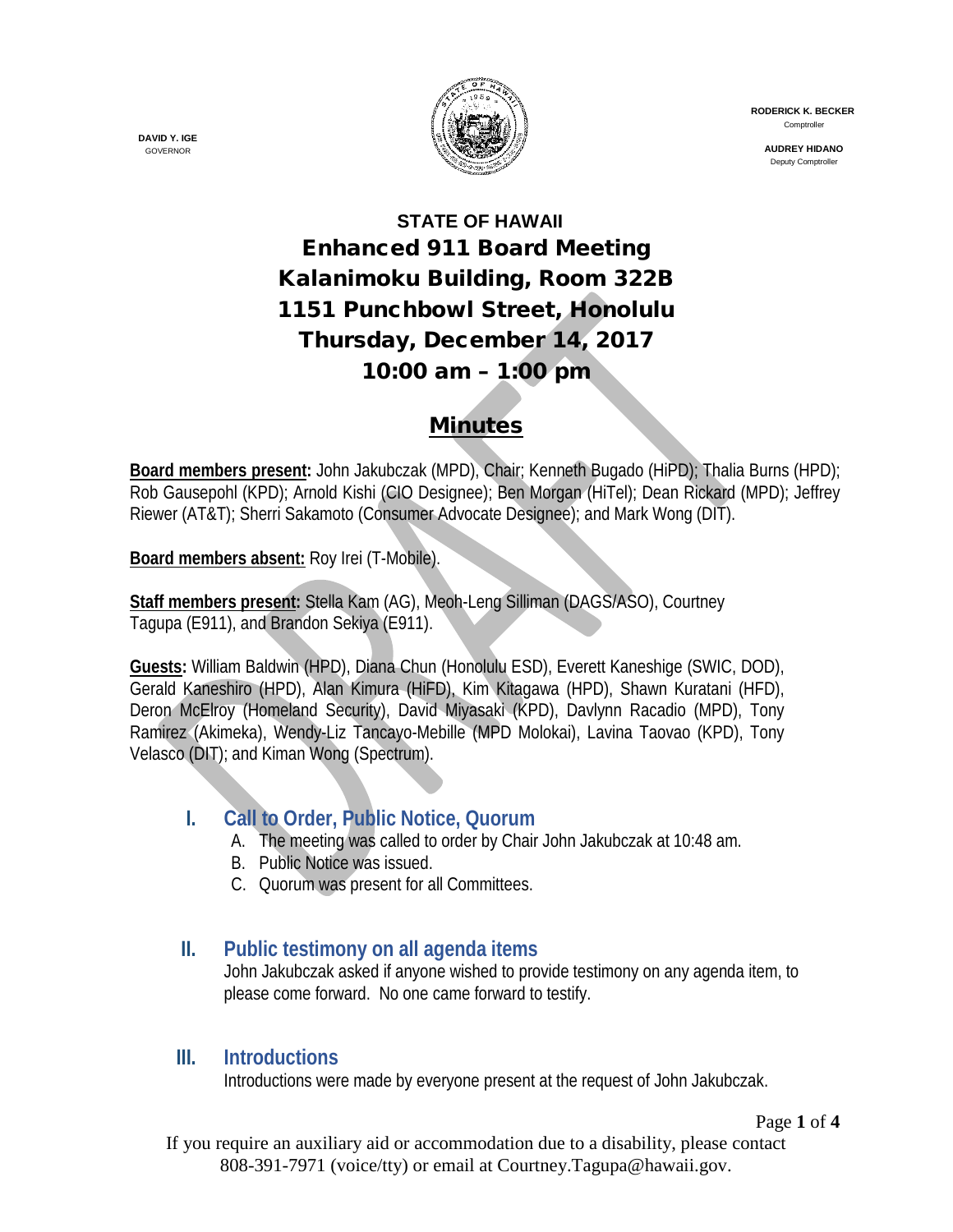### **IV. Review and Approval of Last Month's Meeting Minutes**

John Jakubczak called for any additions/corrections to the October 12, 2017 meeting minutes. None were offered. Alan Kimura motioned to adopt. Rob Gausepohl seconded. The motion was approved by voice vote by all Committee Members present.

### **V. Committee Updates by Committee Chairs**

- A. Communications Committee Davlynn Racadio Please let Davlynn Racadio know who will be attending the 911 Goes to Washington conference.
- B. Technical Committee Thalia Burns Announce addition of Everett Kaneshige and Tony Velasco to NG911 Investigative Committee.
	- 1. Educational Investigative Committee update Jeffrey Riewer Nothing further.
	- 2. Investigative Committee Shawn Kuratani. Nothing further.
- C. Finance Committee Sherri Sakamoto for Roy Irei Nothing further.
	- 1. Review of monthly cash flow report.
		- Nothing further.
	- 2. Discussion of Board Conference Travel Policy. Nothing further.

### **VI. PSAP Status Updates**

#### Kauai – Rob Gausepohl:

- Rob Gausepohl was transferred from administrative/technical, now Assistant Chief of Patrol and now oversees PSAP.
- Oahu HPD Thalia Burns:
	- None.

Oahu HFD – Shawn Kuratani:

• HFD plans to send 3 personnel to TRICON conference; will notify Courtney Tagupa.

Oahu EMS: Diana Chun:

- Plan to send 2-3 personnel to TRICON conference.
- Thalia Burns: information she got was that issues with calls from alternate HPD dispatch to alternate Honolulu ESD.
- There will be a cost to resolve audio issues. Some funds allotted for 911 equipment not being used. Honolulu ESD has some funds available.
- Courtney Tagupa will look at fund availability and will report back at January meeting.

Molokai – Dean Rickard:

Page **2** of **4**

If you require an auxiliary aid or accommodation due to a disability, please contact 808-391-7971 (voice/tty) or email at Courtney.Tagupa@hawaii.gov.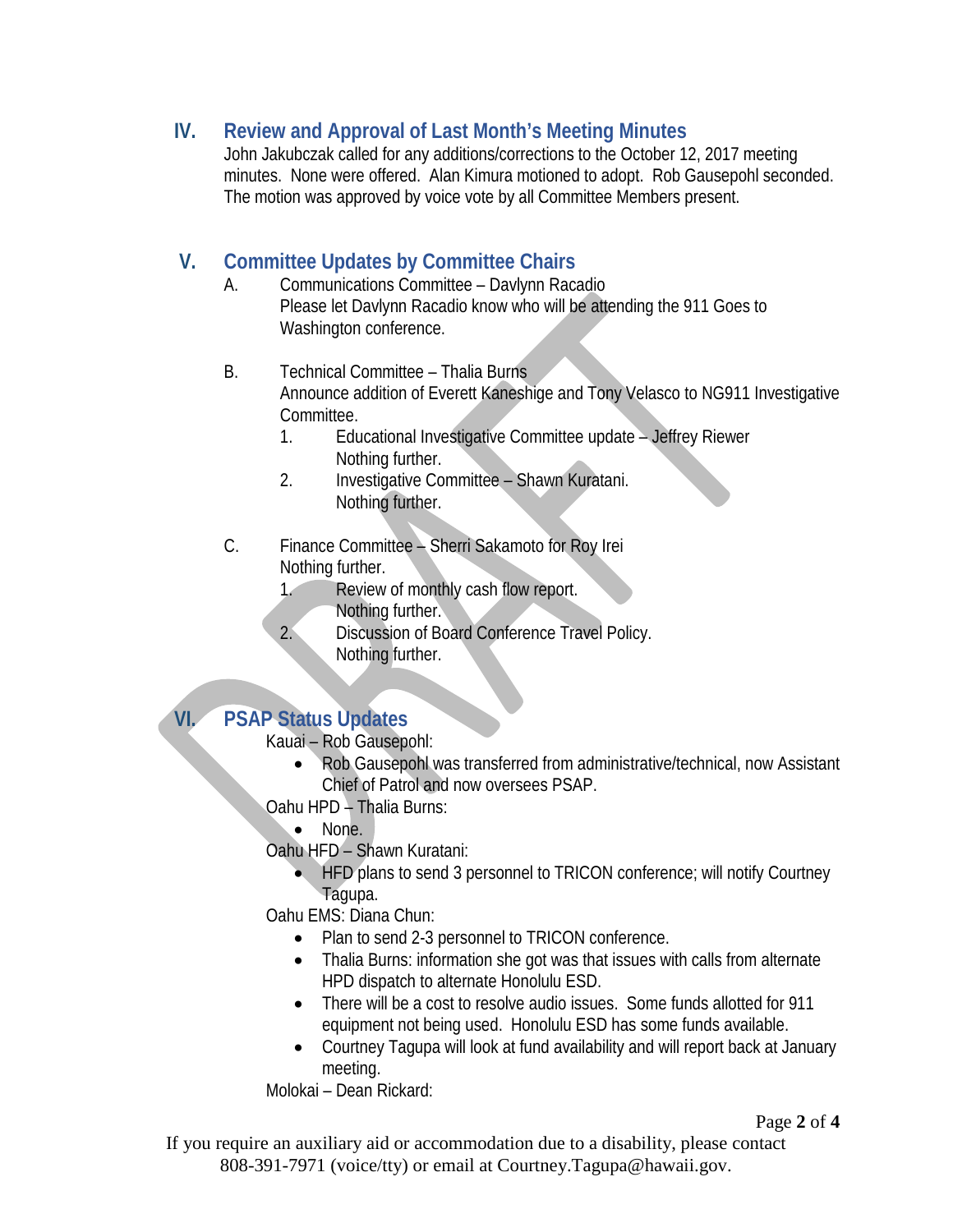• None.

Maui – John Jakubczak:

• None

Hawaii County PD – Kenneth Bugado:

```
• None
```
Hawaii County FD: (not present)

## **VII. Executive Director's Report**

A. Update on procurement of CPA firm to perform annual audit. Will discuss with Board during Executive Session.

- B. Update on 911 Grant Program.
	- Apply April-June.
	- 4 years from grant award to expend funds.
	- May be used for equipment, training, cybersecurity, and administration costs.
	- Courtney Tagupa do grant write-up, but will need guidance from the Board with respect to expending of funds.
- C. Courtney Tagupa introduced Meoh-Leng Silliman, DAGS Business Management Officer, who replaces Kerry Yoneshige.

### **VIII. Items for Discussion, Consideration and Action**

- A. Reminder for PSAPs to update their 911 Timelines.
- B. Request approval for HPD/HFD/HESD logging recorder \$105,000. Jeffrey Riewer motioned to approve. Rob Gausepohl seconded. Motion passed.
- C. FirstNet Update Everett Kaneshige
	- Deadline for all states to opt in or out is December 28, 2017.
	- As of December 14, 38 states and 2 territories had opted in.
	- FirstNet will send 2 representatives to Hawaii to attend January meeting.
	- Communications exercises will be held February 14-15, 2018.
- D. Others.
	- Net neutrality. Kiman Wong/Charter monitoring developments. Repeal should create more market competition.
	- Tony Ramirez: Net neutrality rules and regulations do not apply to current 911 network.

#### Diana Chun:

- Audio problem exists from Honolulu ESD alternate dispatch center to HPD Kapolei (alternate) dispatch center.
- Rare for Honolulu ESD and HPD to both be operating from alternate sites.
- HiTel and DIT looking into resolving the call quality issues.
- HiTel needs immediate interface between telephone lines and DIT VoIP phones, which will cost \$20,000.

Jeffrey Riewer: rescind request; issues can be resolved with excess HPD funds.

## **IX. Announcements**

Page **3** of **4**

If you require an auxiliary aid or accommodation due to a disability, please contact 808-391-7971 (voice/tty) or email at Courtney.Tagupa@hawaii.gov.